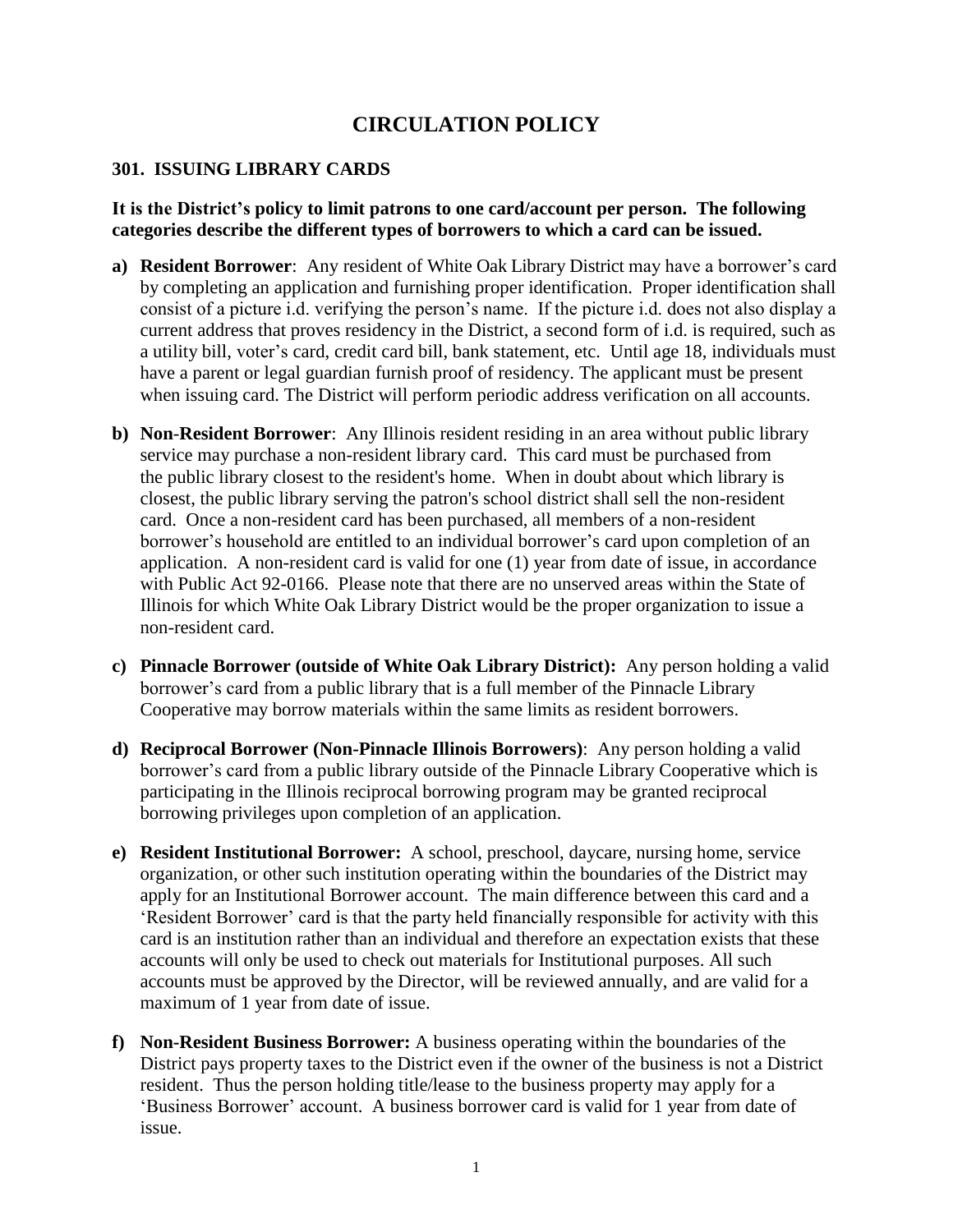## **302. IN-SYSTEM LENDING POLICIES**

- **a)** If a patron does not present a card at the time of checkout, they may be asked to present a photo i.d. to verify their identity.
- **b)** Hold materials must be picked up by the patron requesting the item(s), or by a family member/caretaker presenting the requesting patron's card, or by those who are designated to do so on the requesting patron's account and present proper identification.
- **c)** Library materials shall circulate according to the following schedule:

| <b>TYPE OF MATERIAL</b>  | <b>LOAN PERIOD</b> | <b>RENEWABLE</b> |
|--------------------------|--------------------|------------------|
| <b>Books</b>             | 3 weeks            | Yes              |
| <b>Lucky Day Books</b>   | 2 weeks            | N <sub>0</sub>   |
| Periodicals              | 3 weeks            | Yes              |
| <b>Audio Recordings</b>  | 3 weeks            | Yes              |
| <b>E-reader Devices</b>  | 3 weeks            | Yes              |
| Standard DVDs & Blu Rays | 1 week             | Yes              |
| TV Show DVDs & Blu Rays  | 3 weeks            | Yes              |
| Lucky Day DVDs           | 1 week             | N <sub>0</sub>   |
| Video Games              | 1 week             | Yes              |

- **d)** Loan periods for downloadable e-content shall be governed by the e-content provider.
- **e)** Reference items and newspapers are not allowed to circulate.
- **f)** There is no fixed limit on the amount of reading material or audio recordings a borrower may take out at one time.
- **g)** There is no limit on DVDs & Blu Rays per account.
- **h)** There is a limit of five (5) video games per account.
- **i)** Renewals are permitted subject to the following guidelines:
	- (1) Items that have a reserve on them may not be renewed.
	- (2) Items may be renewed only twice.
- **j**) Circulating items may be reserved.
- **k)** Materials borrowed via Inter-Library Loan from outside libraries and damaged, lost, or kept overdue may be subject to additional fees per the policy of the loaning library.

## **303. FINES**

- **a)** Fines shall be charged for each day an item is overdue.
- **b)** Fines shall be computed according to the following schedule:

| <b>ITEMS</b>                                             | <b>RATE PER DAY</b> | <b>MAXIMUM CHARGE PER ITEM</b> |
|----------------------------------------------------------|---------------------|--------------------------------|
| Books, Periodicals,<br>Recordings, & E-reader<br>devices | $$0.25$ per day     | \$10                           |
| DVDs & Blu Rays                                          | $$0.25$ per day     | \$10                           |
| Video Games                                              | $$1.00$ per day     | \$10                           |